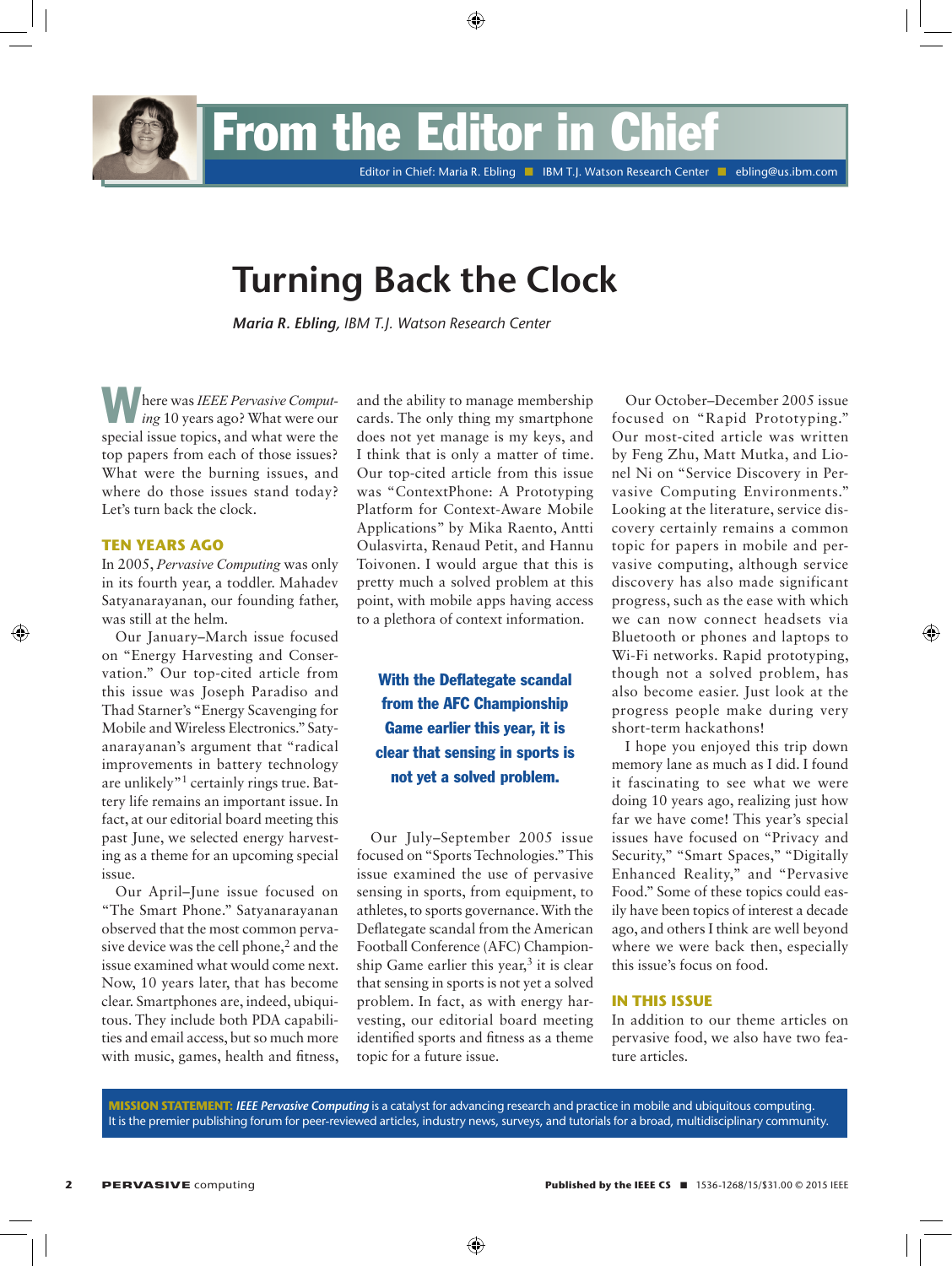In "Classifying Text-Based Computer Interactions for Health Monitoring," Lisa Vizer and Andrew Sears examine the differences in typing behaviors by older adults with and without early cognitive impairment. They look at typing speeds and pauses between keystrokes, as well as the complexity of the language used and the number of references to other people. Their results show a promising mechanism to identify (and potentially measure the progress of) cognitive impairment in older adults using a common, everyday task. If this mechanism bears fruit, we might have a way to routinely monitor cognitive impairment in a minimally invasive manner.

For our second feature article, Mitja Luštrek, Hristijan Gjoreski, Narciso González Vega, Simon Kozina, Božidara Cvetković, Violeta Mirchevska, and Matjaž Gams present "Fall Detection Using Location Sensors and Accelerometers." In this article, the authors describe a system that uses wearable location sensors, enhanced with accelerometer sensors, to detect falls with surprising accuracy. Given the demographics of our aging population around the developed world, solutions such as this will prove important as we learn to help our elders (including, in many cases, ourselves) live independently longer and with fewer care providers.

We also have several interesting departments this issue. In our Smartphones department, Lori Flynn and Will Klieber from CERT discuss security issues as they relate to smartphones. They point out the amount of sensitive data, both personal and business, stored on smartphones and the need for vigilance. They examine all of the common smartphone platforms and operating systems. I strongly encourage you to take the time to read through this.

In our Conferences department, Ana Nika, Sofia Scataglini, and Sirine Taleb provide a fantastic overview of MobiSys 2015. Some interesting highlights include a keynote by Krishan Sabnani (Research VP at Bell Labs), a ring that detects typing on a non-existent keyboard from

# Pervasive Bored and Brilliant Challenge

This issue's challenge is to consider how an electronic reading device, such as a Kindle, enhances or detracts from boredom. Is such a device simply a lighter replacement for a paperback book that you would otherwise carry around? Or is it something that you find yourself using for time-wasting activities?

These are questions to which I have been giving much thought since I initially heard the NPR "Bored and Brilliant" series (www.wnyc.org/series/bored-and-brilliant). I own a smartphone, but I also own an electronic book. I do not read books on my smartphone because I prefer the experience of my eBook. Based on my observations of my own eBook-reading behavior, I use my eBook at times and places where I would have picked up a paper-based book. I don't reach for my eBook every spare moment in the same way that I do my phone. In fact, I often do not carry my eBook with me. I much prefer my eBook to paper-based books simply because of the weight of some of the books I like to read. I also prefer it when I travel because I can bring a number of titles with me for the same investment in space and weight. I must admit that in considering these questions for myself, I do not consider my eBook in the same class as my smartphone in terms of avoiding boredom.

Returning back to last issue's challenge of deleting time-wasting apps from your phone, I have identified the next game that needs to go ... now I just have to hit the delete key!

Shahriar Nirjon (HP Labs), and a joint session between WWW and MobiSys.

In our Innovations in Ubicomp Products Department, Lars Lischke, Dominik Weber, and Scott Greenwald observe that we now also have "boards" in widespread use and not just the "tabs" and "pads" from Weiser's vision.4 As someone who does not pay much attention to the latest television technology, such as "Apple TV" and "Chromecast," I enjoyed learning about the smart TV "boards" and their interactions with the "tabs" and "pads" of today. I also found the discussion of "Android Auto" an interesting foreshadowing for our upcoming special issue on smart vehicles.

Our Notes from the Community department looks at a wide variety of topics. I find the use of location technology by the NFL interesting, but I would have expected to find the technology in the footballs rather than on the players after last year's "deflategate" scandal. I have to admit that I have a very negative reaction to the Jewelbots. Though middle-school girls might think they are very cool (and the Jewelbots might sell like hotcakes), the new opportunities for bullying are very real. I also found the discussion about Aibo being on the endangered species list to open an important topic of conversation. As we look at robots to be companions for our aging population, we really need to consider the ability of those seniors to adjust to new "companions." Are there ways we could make the "personality" portable so that it can be moved into a new robot as the technology improves so that our senior citizens do not have to grieve the loss of another "friend"? I have mixed feelings about the "Do Not Fly Over" list. I appreciate the attempt to "do the right thing," but I fear it will work about as well as the "Do Not Call" list does with chimney sweep companies! These are but a few of the topics covered in this issue's column.

Finally, in our Pervasive Health department, Michael Gonzales and Hanna Schneider provide a thorough overview of the Pervasive Health conference, which was held this past May in Turkey. From the keynotes to the technical sessions, it sounds like a wide variety of healthcare-related work was presented. I look forward to the day when some of these technologies prove successful enough to help patients in the real world.

Reviewing how far we've come makes me wonder where we'll be in another 10 years. Will the vision of robotic companions help address the challenges surrounding an aging